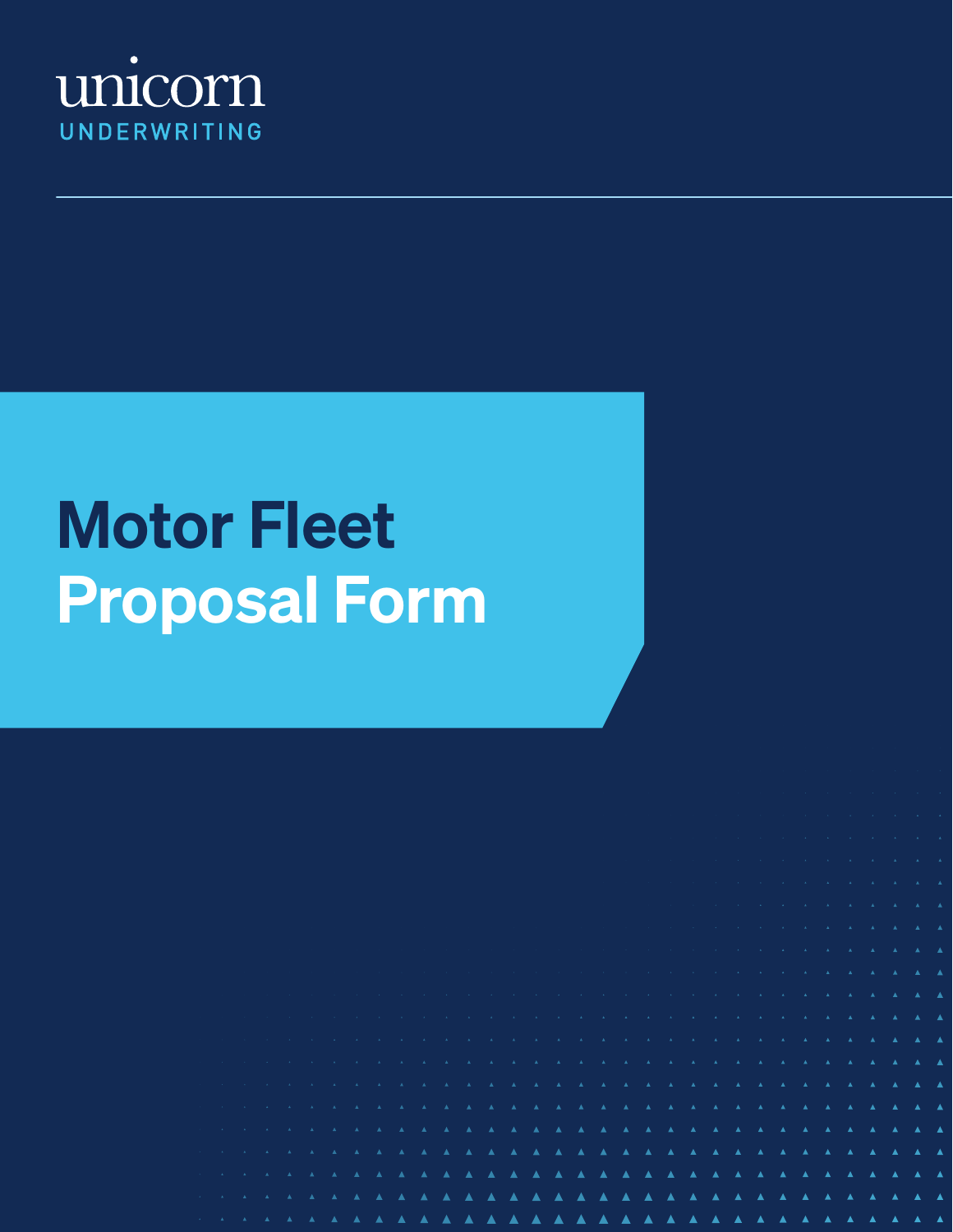# Motor Fleet Proposal Form

# Please note that all questions must be answered.

| Date insurance required | Cover to commence for 12 months from: |                           |                              |  |  |
|-------------------------|---------------------------------------|---------------------------|------------------------------|--|--|
|                         |                                       |                           | (please tick as appropriate) |  |  |
| <b>Cover required</b>   | Comprehensive:                        | Third Party Fire & Theft: | Third Party Only:            |  |  |
|                         |                                       |                           |                              |  |  |

# Proposer's Details

| Full Name (including trading title): |                   |  |  |  |
|--------------------------------------|-------------------|--|--|--|
| Postal address:                      |                   |  |  |  |
|                                      |                   |  |  |  |
|                                      | Postcode:         |  |  |  |
| Telephone:                           | Email:            |  |  |  |
| <b>Business description:</b>         |                   |  |  |  |
| Company registration number:         | Company turnover: |  |  |  |
| MID contact:                         |                   |  |  |  |

### Vehicle Details

Please complete a schedule of vehicles, trailers and special types as at inception in the format below:

| <b>Make</b> | Model | Body Type | CC/GVW/Seating Capacity | Registration<br><b>Number</b> | Year of<br>Manufacture | <b>Estimated Value</b> |
|-------------|-------|-----------|-------------------------|-------------------------------|------------------------|------------------------|
|             |       |           |                         |                               |                        |                        |

|                                                                                                  | NO |
|--------------------------------------------------------------------------------------------------|----|
| 1. Are you the legal owner of all the vehicles?                                                  |    |
| 2. Are all the vehicles registered in your name?                                                 |    |
| 3. Where required, do you have an Operator's Licence for your vehicles?                          |    |
| 4. Do you own other vehicles that are not to be covered by this insurance?                       |    |
| 5. Are any of the vehicles to be insured modified, adapted or fitted with any special apparatus? |    |

If the answer is NO to question 1, 2 or 3 or YES to question 4 or 5 then please provide details on a separate sheet. Please provide full details of any vehicle with a value that exceeds £100,000

What is the approximate maximum total value of vehicles that will be kept at any one location at any one time?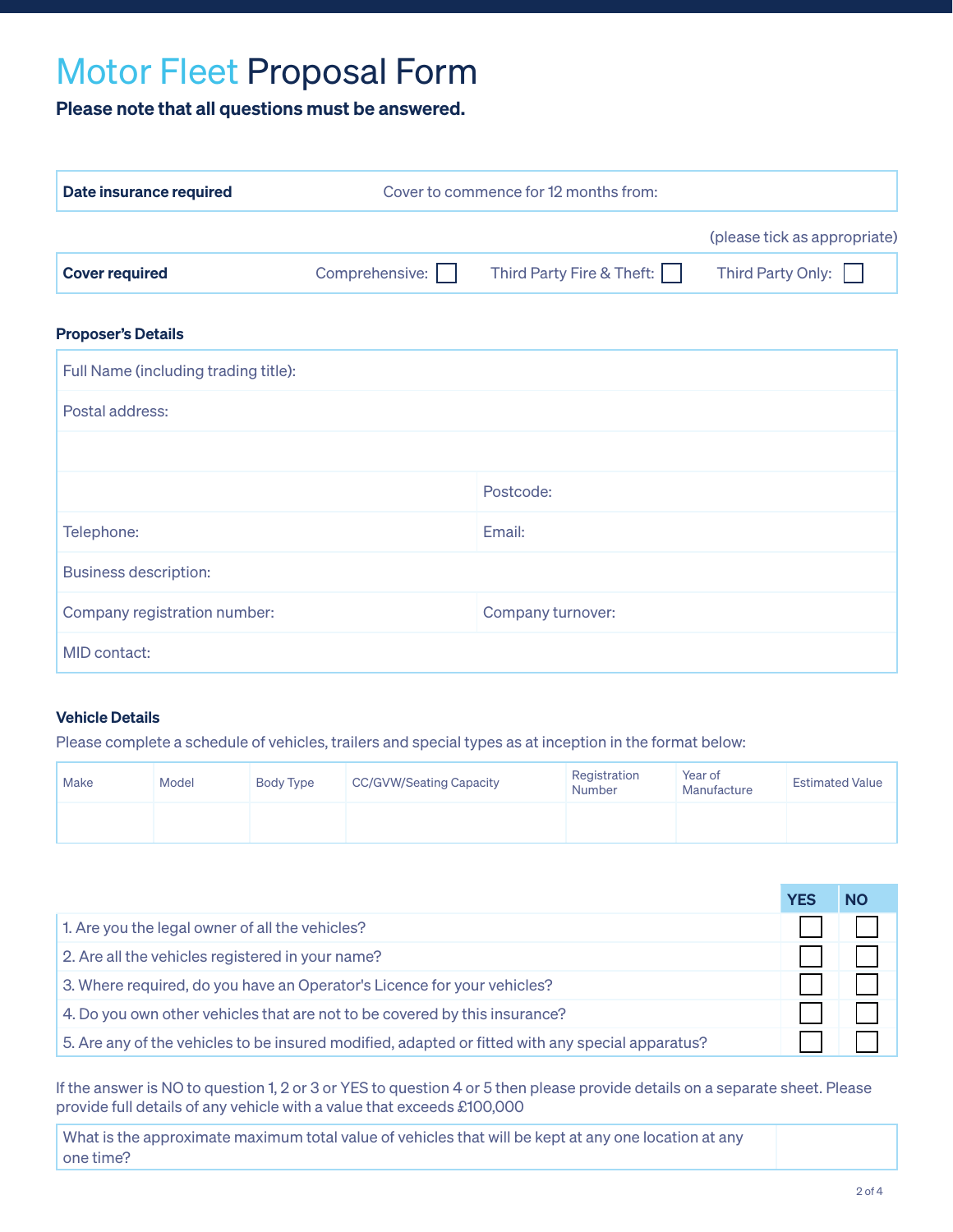|                                                                                                   | <b>YES</b> |  |
|---------------------------------------------------------------------------------------------------|------------|--|
| 1. Will any goods be carried for Hire and/or Reward?                                              |            |  |
| 2. Will goods of an inflammable, corrosive, explosive or dangerous nature be carried at any time? |            |  |
| 3. Do you have a DGSA representative?                                                             |            |  |
| 4. Will any of the vehicles be used airside or in close proximity to any aircraft at any time?    |            |  |

If the answer is YES to question 1, 2 or 4 then please provide details on a separate sheet

**Driver** - Will any of the vehicles be driven by any person who:

|                                                                                                                              | <b>YES</b> | <b>NO</b> |
|------------------------------------------------------------------------------------------------------------------------------|------------|-----------|
| 1.  is under the age of 25?                                                                                                  |            |           |
| 2.  has less than 12 months continuous driving experience under a full UK licence applicable to the<br>vehicle being driven? |            |           |
| 3.  been convicted during the past 5 years or has a prosecution pending for:<br>3.1. - dangerous/reckless driving (Code DD)? |            |           |
| 3.2. - driving while under the influence of drink/drugs (Code DR)?                                                           |            |           |
| 3.3. - unlawful taking/stealing (Code UT)?                                                                                   |            |           |
| 3.4. - failing to stop/failing to report an accident (Code AC)?                                                              |            |           |
| 4.  has been disqualified from driving for ANY offence (including Totting Up) during the past 5 years?                       |            |           |

If the answer is YES to any of the above questions then please provide details (on a separate sheet) if you wish such persons to be considered for insurance by the Company.

## Insurance and Claims Experience

IMPORTANT: We require written confirmation of the previous insurer(s)'s PAST CLAIMS EXPERIENCE FOR A MINIMUM OF 3 YEARS IN THE STANDARD MARKET FORMAT

|                                                                                      | <b>YES</b> |  |
|--------------------------------------------------------------------------------------|------------|--|
| 1. Have you ever traded or held insurance in any other name?                         |            |  |
| 2. Are you associated with any other companies?                                      |            |  |
| 3. Have you or any person who to your knowledge will drive the vehicles at any time: |            |  |
| 3.1.  been refused insurance?                                                        |            |  |
| 3.2.  had special terms imposed?                                                     |            |  |
| 3.3.  had a proposal declined?                                                       |            |  |
| 3.4.  had a motor vehicle insurance policy cancelled?                                |            |  |

If the answer is YES to any of the above questions then please provide details (on a separate sheet).